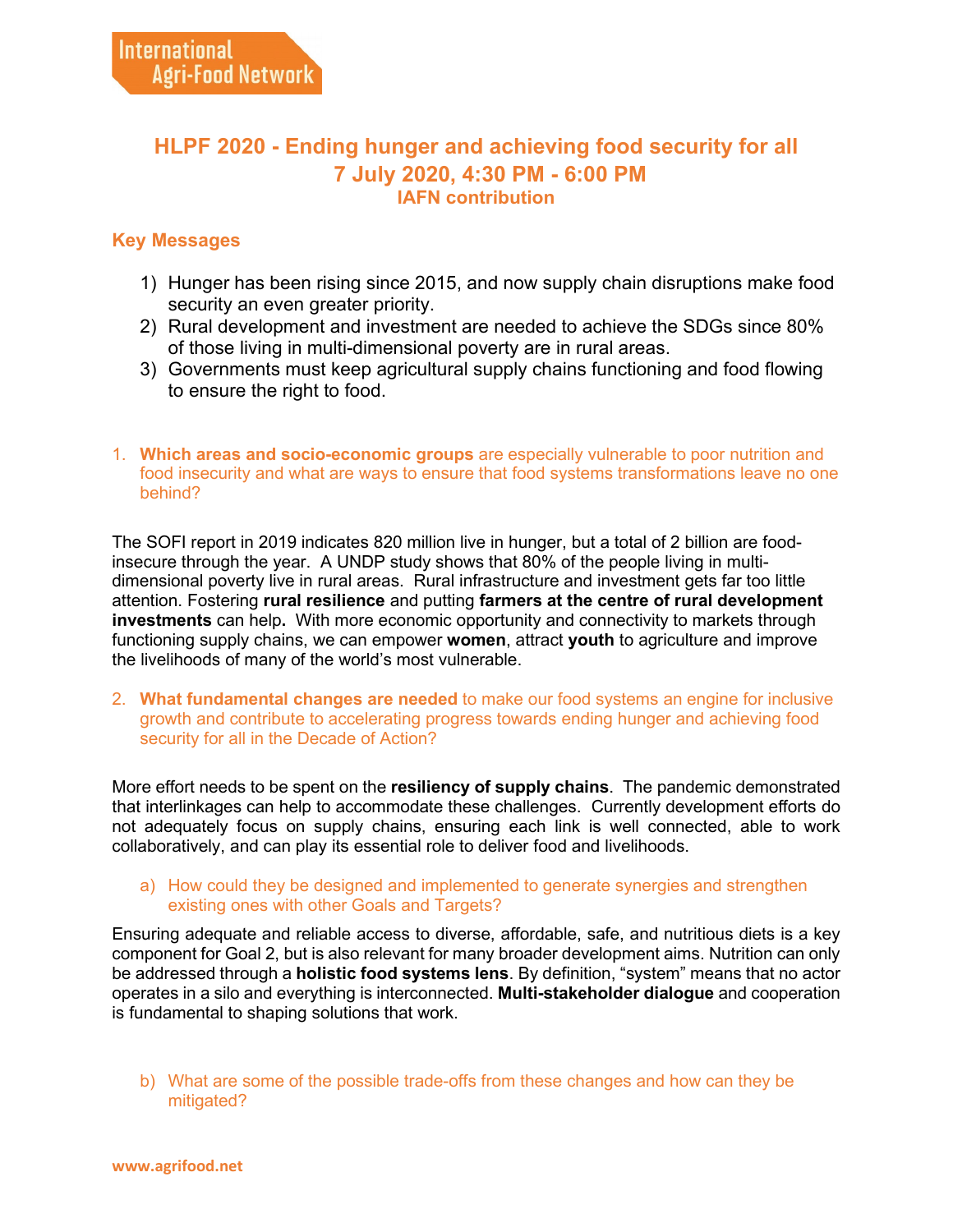Carbon sequestration, water filtration, biodiversity enhancement and recycling of nutrients are Ecosystem Services. These goods and services delivered from the land need to be monetized with enabling policies and investment programs that reward farmers, ranchers and foresters with **eco-system benefit payments and credits for sustainable conservation practices**. Grants and credits can target water and soil quality improvement.

## 3. **How might COVID-19 facilitate or complicate** the implementation of needed food systems changes?

Recently, the Committee on World Food Security (CFS) chair Mr. Thanawat Tiensin [released a](https://agrifood.net/iafn-updates/24-covid-19-updates/451-cfs-chair-statement-on-covid-19)  [statement](https://agrifood.net/iafn-updates/24-covid-19-updates/451-cfs-chair-statement-on-covid-19) and the High Level Panel of Experts (HLPE) also released an [impact report](https://agrifood.net/iafn-updates/24-covid-19-updates/452-high-level-panel-of-experts-impact-report-of-covid-19-on-food-security-and-nutrition) of COVID-19 on Food Security and Nutrition.

#### a) Will it aggravate and/or reduce vulnerabilities?

**Protracted crises** have created public health crises and food security issues in countries such as Syria and Yemen, and now **locusts** are impacting food security in the Horn of Africa. These very areas will be harder hit by COVID. **School feeding programmes** that kept children fed are now largely postponed. Take-home rations, home delivery or financial compensation should also be considered for the most vulnerable children.

As important as COVID is globally, the lack of access to **safe food and water** kills millions each year. Global resources should respond to this crisis, while balancing the needs to address other food security crises affecting the world.

b) What are the changes in design and implementation of policies affecting food systems which are necessary to prevent and better deal with food security and nutrition impacts of infectious disease outbreaks and pandemics in the future?

**Prohibit export bans** on food and agricultural inputs and improve trade policies at global and national levels. It is crucial that governments recognize the importance of the entire food supply chain from agricultural inputs to food and food ingredients, feed, packaging and transportation. This is a year-round cycle driven by harvests and growing seasons.

Increase availability of **nutritional foods** through R&D, improved distribution, and integrated production strategies linking agriculture, nutrition and health goals. Encourage consumers to choose diets that offer a healthy nutritional balance as well as environmental efficiency.

#### c) What of the current immediate actions we are seeing will contribute to the long-term resilience of food systems?

Social protection services are essential for everyone. Many fiscal relief measures are geared to employees. It is important to ensure farmers, fishers, and small business owners are also covered by **social protection measures**.

**Keeping food moving domestically and around the world** enables food & nutrition security, and this could not be more important than now. All those working in food supply chains should be considered essential. Farmer workers, agricultural herders and farm labourers who frequently move across borders must continue harvesting, grazing and planting. Given their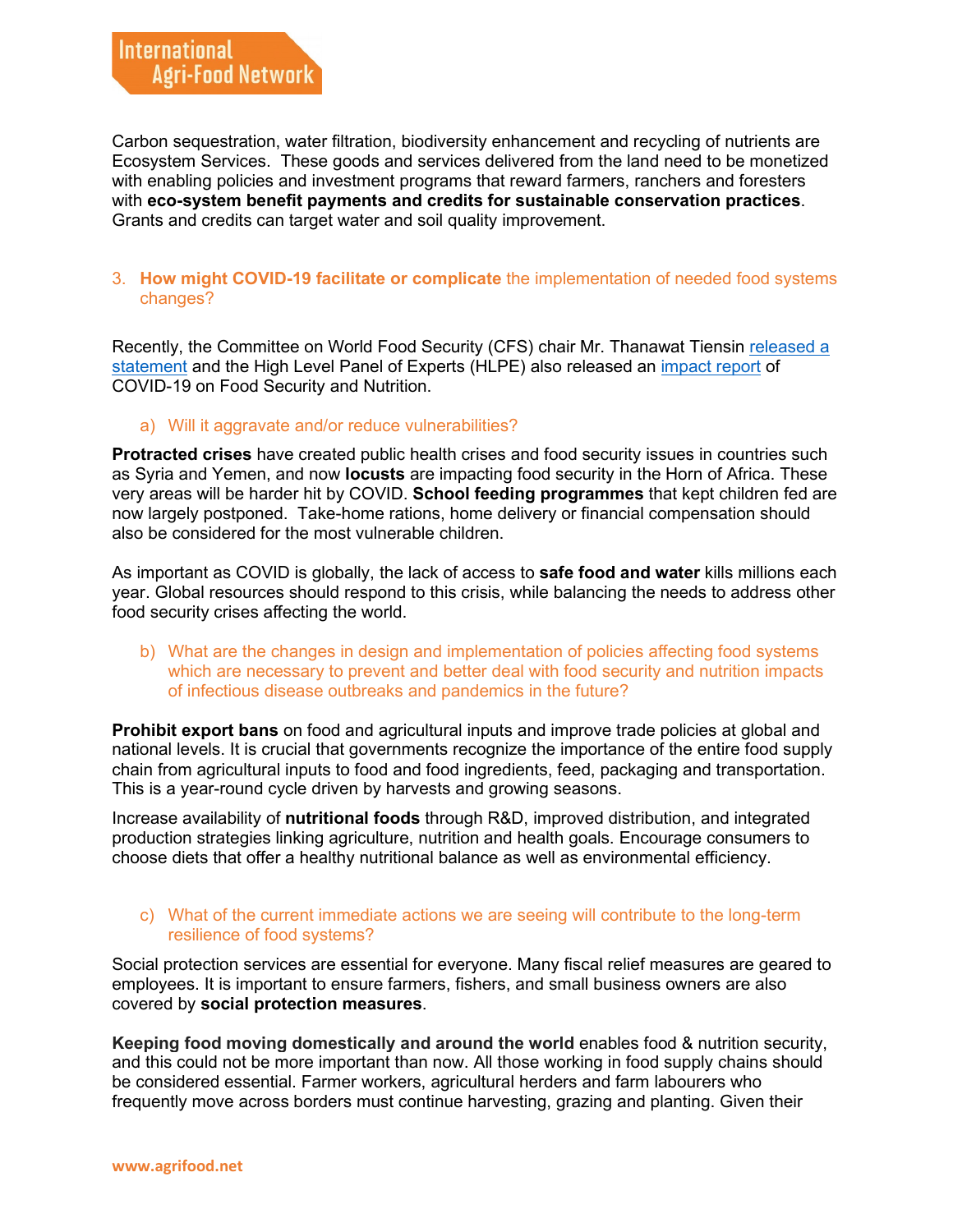contribution to food nutrition security globally, Governments should identify, protect and ensure these and other "**essential workers**" throughout the entire value chain are able to move and work.

Governments should consider prioritizing the **cold chain and shelf-life extension technologies**, thereby ensuring nutrient-rich perishable food products (e.g. fruits, vegetables, dairy, and meats) are not lost during labour shortages, border disruptions and large fluxes in demand. The role for shelf-stable and processed foods is also vital at these times.

#### 4. **What knowledge and data gaps need to be filled** for better analyzing current successes and failures in food systems and the trade-offs and synergies, across SDGs, in implementing food systems changes to fix these failures?

A lack of access to sufficient education and skills **training in rural areas** leads to shortages of opportunities in rural areas. Agriculture is fundamentally a knowledge-based sector and more investment needs to be placed in **extension services** and **innovation**.

**Resilience** to disasters is key and measuring income impacts pre-post disasters is an important metric.

Advancements by business in **technology and precision agriculture** will aid in the adoption of sustainable production and consumption practices, the tracking of data and enablement of data driven decision-making, knowledge transfer and capacity building – all of which will contribute to the delivery of Agenda 2030.

#### 5. **What partnerships and initiatives are needed** to harness synergies and/or reduce tradeoffs in food systems?

A successful sustainable development agenda requires partnerships between governments, the private sector and civil society. These inclusive partnerships built upon principles and values, a shared vision, and shared goals that place people and the planet at the centre, are needed at the global, regional, national and local level.

The criticality of partnerships has been gaining recognition in the context of development strategies and international policy-making. The 2030 Agenda for Sustainable Development, in particular SDG 17, calls for a revitalized and enhanced global partnership, that brings together governments, civil society, the private sector, the UN system, and other actors, and mobilizes all available resources to achieve the SDG's ambitious targets.

Effective public, public-private and civil society partnerships that **mobilize and share knowledge, expertise, technology and financial resources,** to support the achievement of the Sustainable Development Goals.

a) What are the most critical interventions and partnerships needed over the next 2 years, 5 years, 10 years?